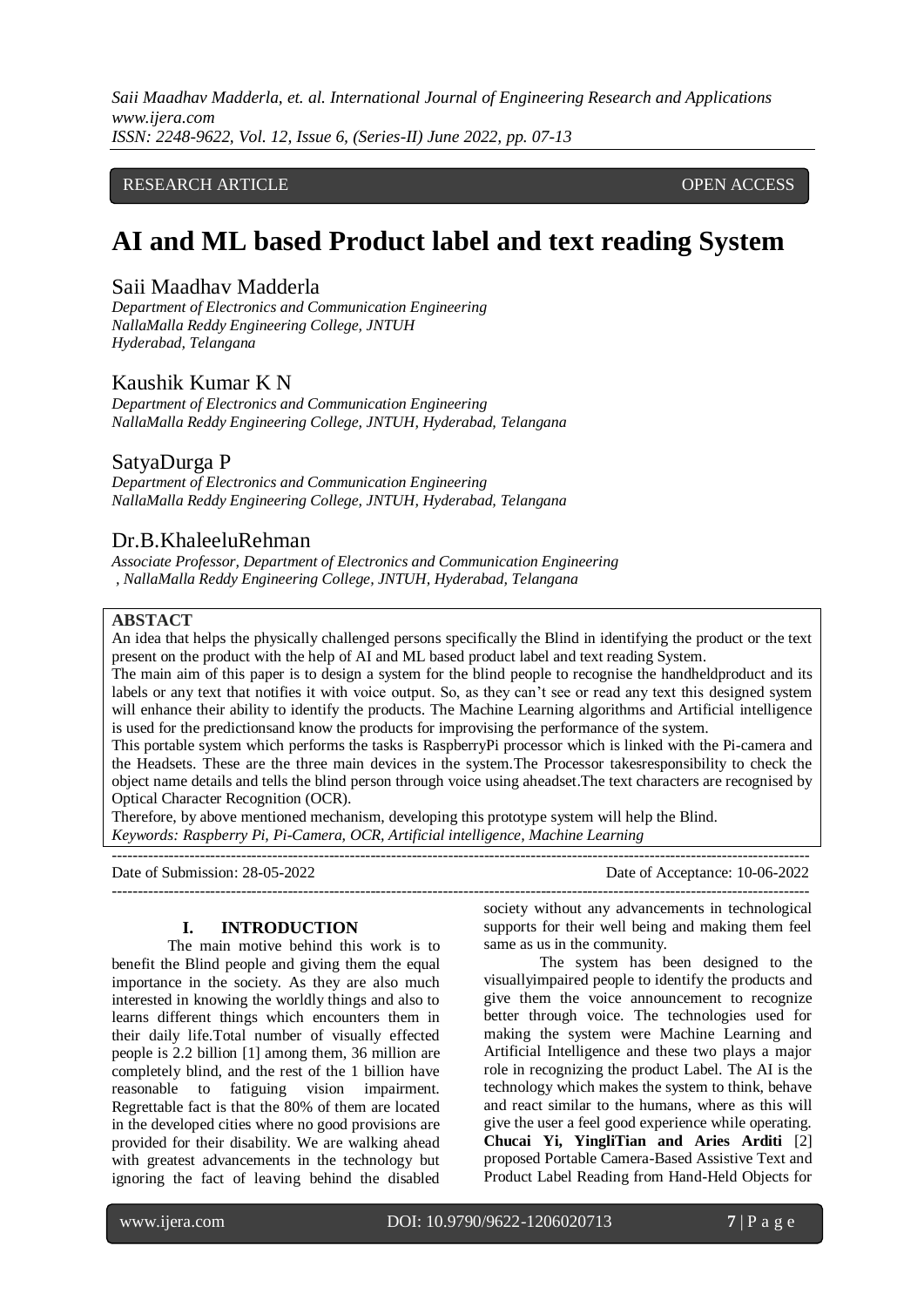Blind Persons that totally focus recent developments in computer vision, digital cameras, and portable computers make it feasible to assist these individuals by developing camera-based products that combine computer vision technology with other existing commercial products such optical character recognition (OCR) systems.

**Sunil Kumar, Rajat Gupta, NitinKhanna, SantanuChaudhury and Shiv Dutt Joshi** [3] proposed Text Extraction and Document Image Segmentation Using Matched Wavelets and MRF Model. This paper proposes the extraction of textual areas of an image using globally matched wavelet filters. A clustering-based technique has been devised for estimating globally matched wavelet filters using a collection of ground truth images and text extraction scheme.

**Patrick E. Lanigan, Aaron M. Paulos, Andrew W. Williams, Dan Rossi and PriyaNarasimhan**[4] proposed Trinetra: Assistive Technologies for Grocery Shopping for the Blind. This paper describes about the research and development of the Trinetra system, a barcodebased solution comprising COTS components, such as an Internet- and Bluetooth-enabled cell phone, text-to-speech software and a portable barcode reader.

**KANDAGATLA ROOPA, P. SURESH KUMAR, G. RAVI KUMAR** [5] proposed Portable Camera Based Assistance Label Reading for Blind Person. This paper proposes to isolate the object from chaotic backgrounds or objects in. They have firstly proposed an efficient and effective motion based method to define a region of interest (ROI). This method extracts moving object region by a mixture-of-Gaussians-based background subtraction method. In the extracted ROI, text localization and recognition are conducted to acquire text information.

**KwangIn Kim, Keechul Jung, and Jin Hyung Kim** [6] proposed Texture-Based Approach for Text Detection in Images Using Support Vector Machine (SVM) and Continuously Adaptive Mean Shift Algorithm. This paper show texture-based method for detecting texts in images

#### **II. PROPOSED SYSTEM**

Theproposed system is based on Pi-camera which is interfaced with the Microprocessor (Raspberry-Pi3). An earphone which gives the voice announcement out and a SD card which is used as a hard drive to the processor. All the pre-captured images i.e. Datasets is stored in it. The camera acts as a main vision in detecting the product label and text which is placed in front of it. The OCR algorithm is used for text recognition.



Fig.2.1 Block Diagram of the system

Figure 2.1 shows the Block diagram of the proposed system. The blocks involved in the proposed system are listed below.

- 2.1.1 Microprocessor (Raspberry-Pi 3)
- 2.1.2 Pi-Camera
- 2.1.3 SD card
- 2.1.4 Earphones/Bluetooth Headsets

2.1.1 Raspberry Pi-3:



Fig.2.1 Raspberry pi 3 board

Fig. 2.1 shows Raspberry pi 3 boards. Raspberry Pi uses ARM1176JZF-S which has a frequency of 1.2 GHz 64-bit quad core ARM processor, RAM is 1 GB, 802.11n wireless LAN, Bluetooth 4.1 and Bluetooth Low energy.

This ARM-11 processor is as same as that of a PC, this can be easily connected to any monitor or TV or the keyboard and use it as a Mini PC. This Processor is in the size of ID card or credit card where we can easily carry and use it with multiple devices.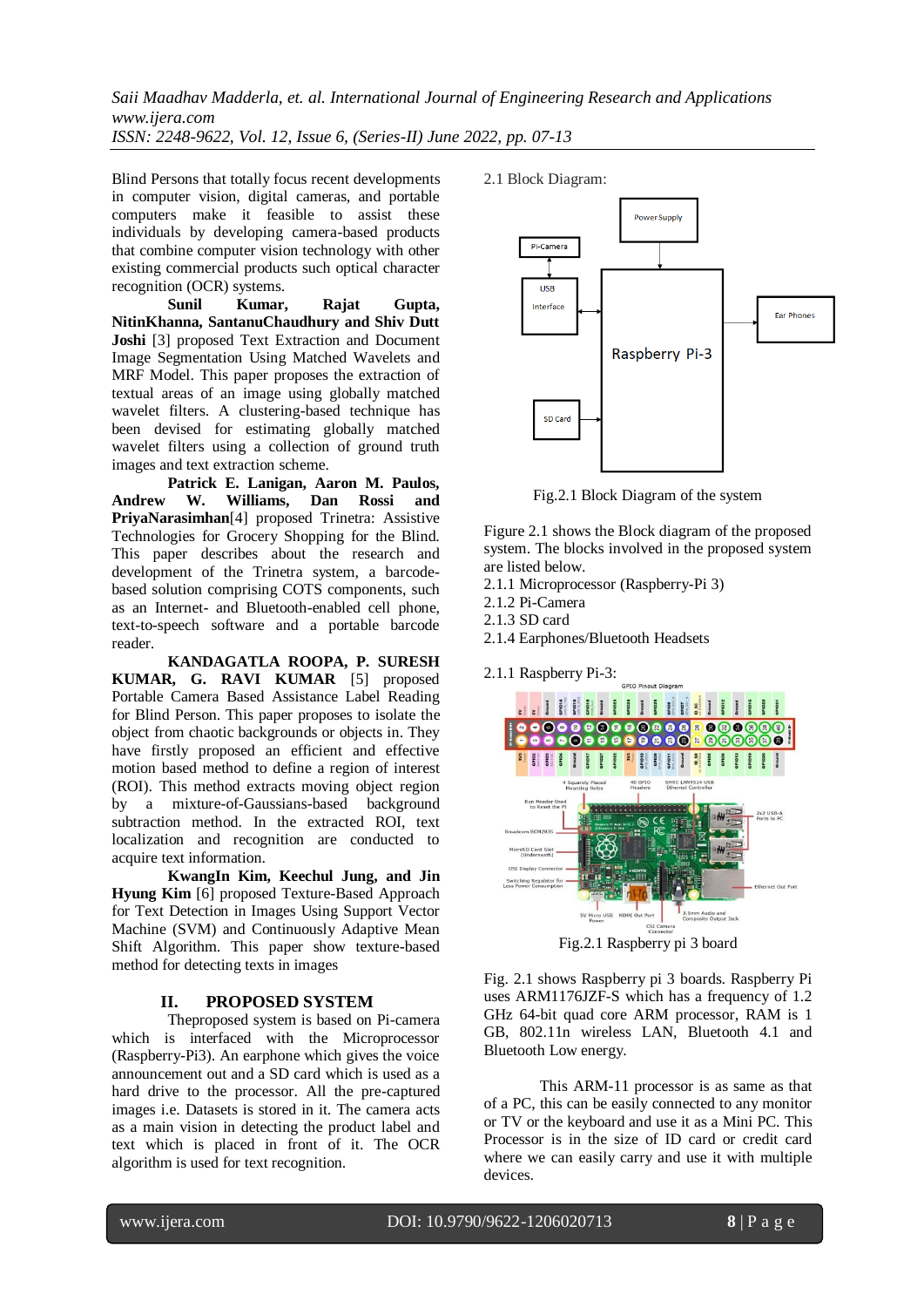Specifications:

- 1GB RAM
- 4 USB ports
- 40 GPIO pins
- Full HDMI port
- Ethernet port
- Combined 3.5mm audio jack and composite video
- Camera interface (CSI)
- Display interface (DSI)
- Micro SD card slot (now push-pull rather than push-push)
- Video Core IV 3D graphics core

#### 2.1.2 Pi-Camera:



Fig. 2.2 Pi-camera

Fig.3.3 shows the Pi-camera. The Raspberry pi has declared a camera component which is compatible to its microprocessor in the year 2013. This Picamera is connected with a ribbon cable which is connected to the processor board. The size of the small circuit board is of 25mm/20mm/9mm. Specifications:

 Fully Compatible with Both the Model A and Model B Raspberry Pi

- 5MP Omni vision 5647 Camera Module
- Still Picture Resolution: 2592 x 1944

 Video: Supports 1080p @ 30fps, 720p @ 60fps and 640x480p 60/90 Recording

 15-pin MIPI Camera Serial Interface - Plugs Directly into the Raspberry Pi Board

- Size: 20 x 25 x 9mm
- Weight 3g

 Fully Compatible with many Raspberry Pi cases

2.1.3 SD card:



Fig.2.3 SD card insertion

Fig.2.3 shows the SD card insertion .The MMC or SD card is a flash memory card. A memory card or flash memory card is solid-state electronic flash memory data storage device capable of storing digital contents.

This SD card is a main part in the raspberry pi as it stores the datasets that is previously captured by the pi-camera and also stores other information. It acts as a hard disk to this processor.

2.1.4 Earphones:



Fig.2.4 Earphones plugging slot on the board

Fig 2.4 shows the Earphones plugging slot on the board. The Mp3 slot is present in the Raspberry processor which we use it to connect the headphones/Earphones for the voice output from the system.

# **III. WORKING OF THE SYSTEM**

3.1 Image Acquisition:

When any product or the text is kept in front of the Pi-camera the image is detected by the camera and captured. Thus, this would be the first step of working process of our proposed system. The Fig.4.1 shows the image captured by the Picamera.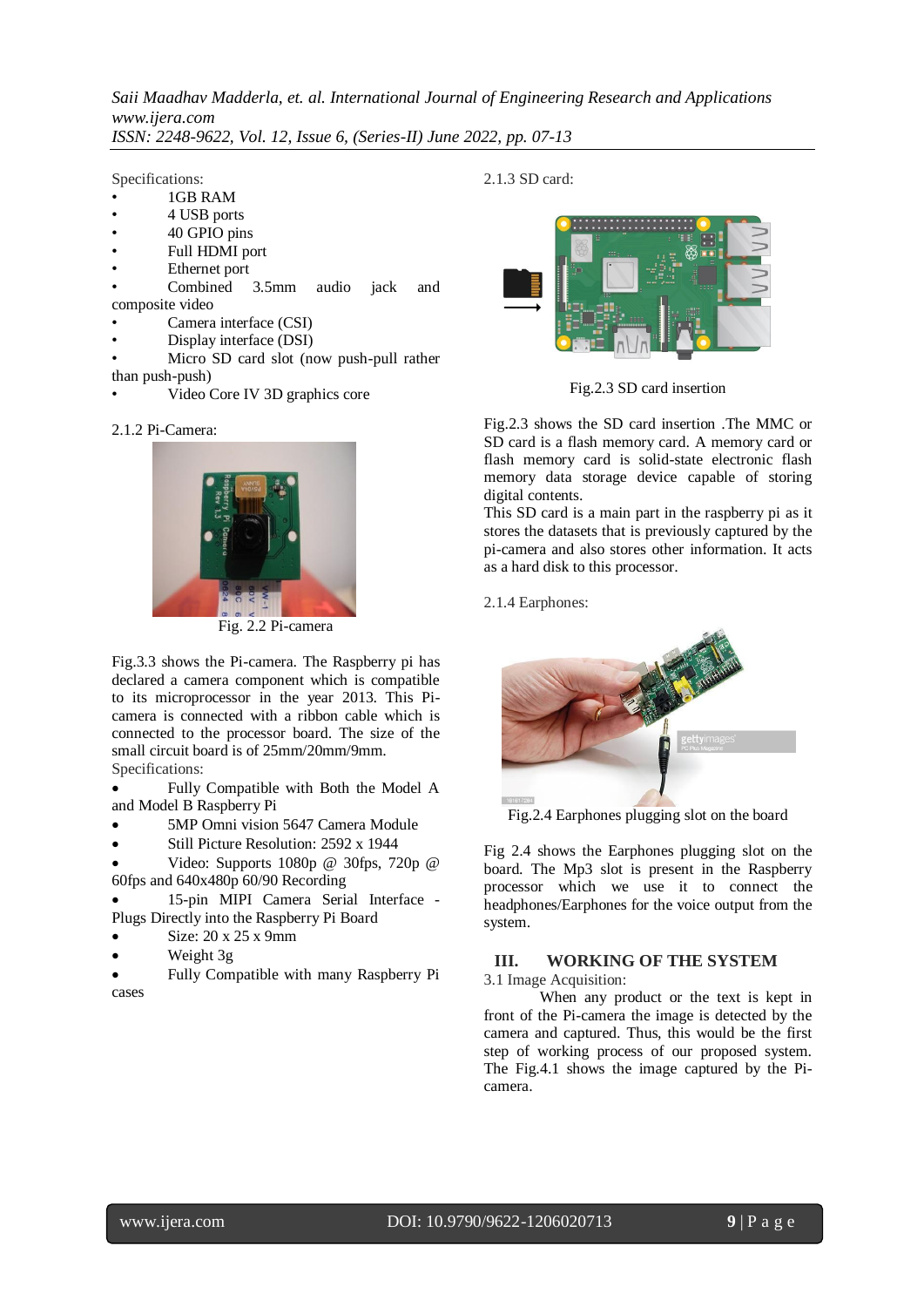

Fig.3.1 Image captured by the Pi-camera

#### 3.2 Gray scale conversion:

 After the process of capturing the image through Pi-camera, the captured image is converted to gray using gray scale conversion technique where it is initialized by the python libraries. The main purpose of doing this is to get the enhanced and exact information of image for the later process. The Fig.4.2 shows the gray scale conversion of the image acquired by the pi-camera.



Fig 3.2 Gray scale converted image

#### 3.3 Text Extraction:

 Automatically text extraction algorithm is implemented to detect the text present on the Product label. The edge detection method or Method of blob detection in image is used for handling the complex backgrounds and identify it, as the system should understand what to read out and what should be considered as background or Co-variant region in a captured image. The Fig.4.3 shows the Text extraction from a complex image background.



Fig.3.3 Text extraction from a Complex image background

#### 3.4 Optical Character Recognition:

The OCR is used to make the acquired image or text to convert it into machine-encoded text, to make the system understand and give the voice output. The output of the OCR is nothing but a text file containing the product label in text form. The audio output component (earphones) is to inform the blind users to recognize the text code in the form of speech or Audio. This Fig.4.4, 4.5 shows the pictures of the images detected and printed out by using OCR



|                                               |                          | <b>TIN FARFALLE</b>      |                                                   | Lactaid                                  |
|-----------------------------------------------|--------------------------|--------------------------|---------------------------------------------------|------------------------------------------|
| Tropicana MEADEMI FARFALLE                    |                          |                          |                                                   | Lactaid                                  |
| li9Pfcana                                     | ACADEM1<br><b>WRITIN</b> | FARFPLLE                 |                                                   | Lactaid                                  |
|                                               |                          |                          | SAL 1000 mg Flaxseed Oil                          |                                          |
| <b>GRADUATI SAL 1000 mg Haxseed OF VITES!</b> |                          |                          |                                                   |                                          |
| <b>GRA MUT'</b><br><b>STUDENTA</b>            | SAL                      | 1000                     | Flaxseed Oil                                      | <b>GUMM<sup>Y</sup></b><br><b>VITESA</b> |
|                                               |                          |                          | Fig. 3.4, 3.5 Pictures of the images detected and |                                          |
|                                               |                          | printed out by using OCR |                                                   |                                          |

# www.ijera.com DOI: 10.9790/9622-1206020713 **10** | P a g e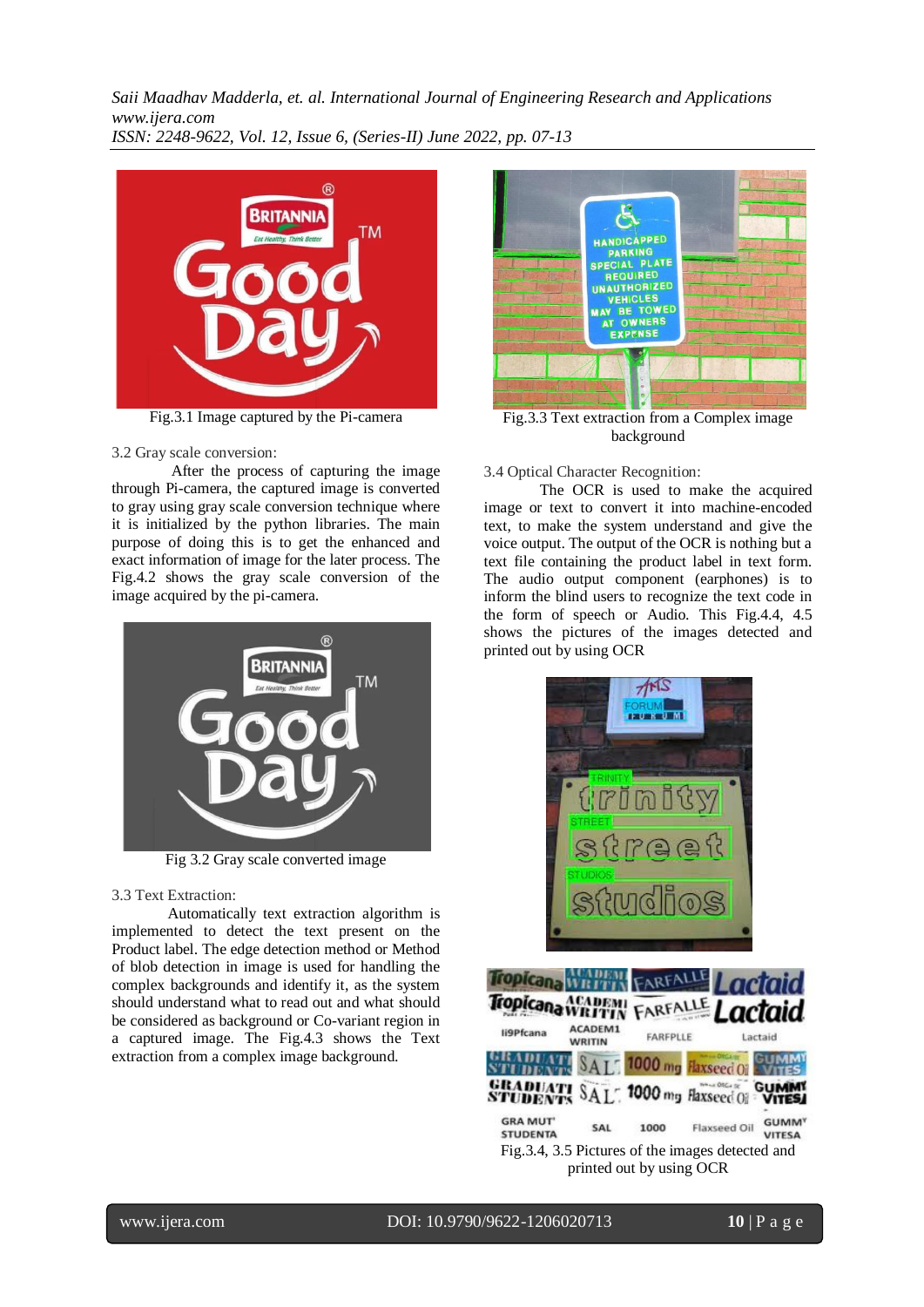#### **IV. FLOWCHART AND ALGORITHM**



Fig 4.1 Flowchart and algorithm of the proposed code Step-1: Startof the algorithm Step-2: Put the product in front of pi camera

#### 4.1.1Explanation of Algorithm

The input for the proposed system is captured using the pi camera. When the product is kept in front of the pi camera, it captures the image and sends it to the raspberry pi. The raspberry pi processor the image and the check whether the image is present in the dataset. If the image is not present in the dataset, then the system tries to read the text present on the product label.

#### **V. DATASETS**

The datasets used for the system are the pictures taken previously by the Pi-camera of different products and its labels. The various pictures are stored in a folder in the microprocessor's hard disk (i.e. SD card) and when the code is made to run, it analyses whether the captured picture is present in the dataset or not, only then the decision is taken to give the voice output of either the name of the product by recognizing it from the dataset or to read out the text present on the product

Step-3: If the product is identified. The go to step-5. Else go to step-4.

Step-4: The camera tries to read the text present on the product. Go to step-5.

Step-5: Vocal announcement is produced through audio jack. To know the name of another product go tostep-2 or directly to step-6.

Step-6: Stop of the algorithm



Fig. 6.1, 6.2, 6.3some of the pictures from the Dataset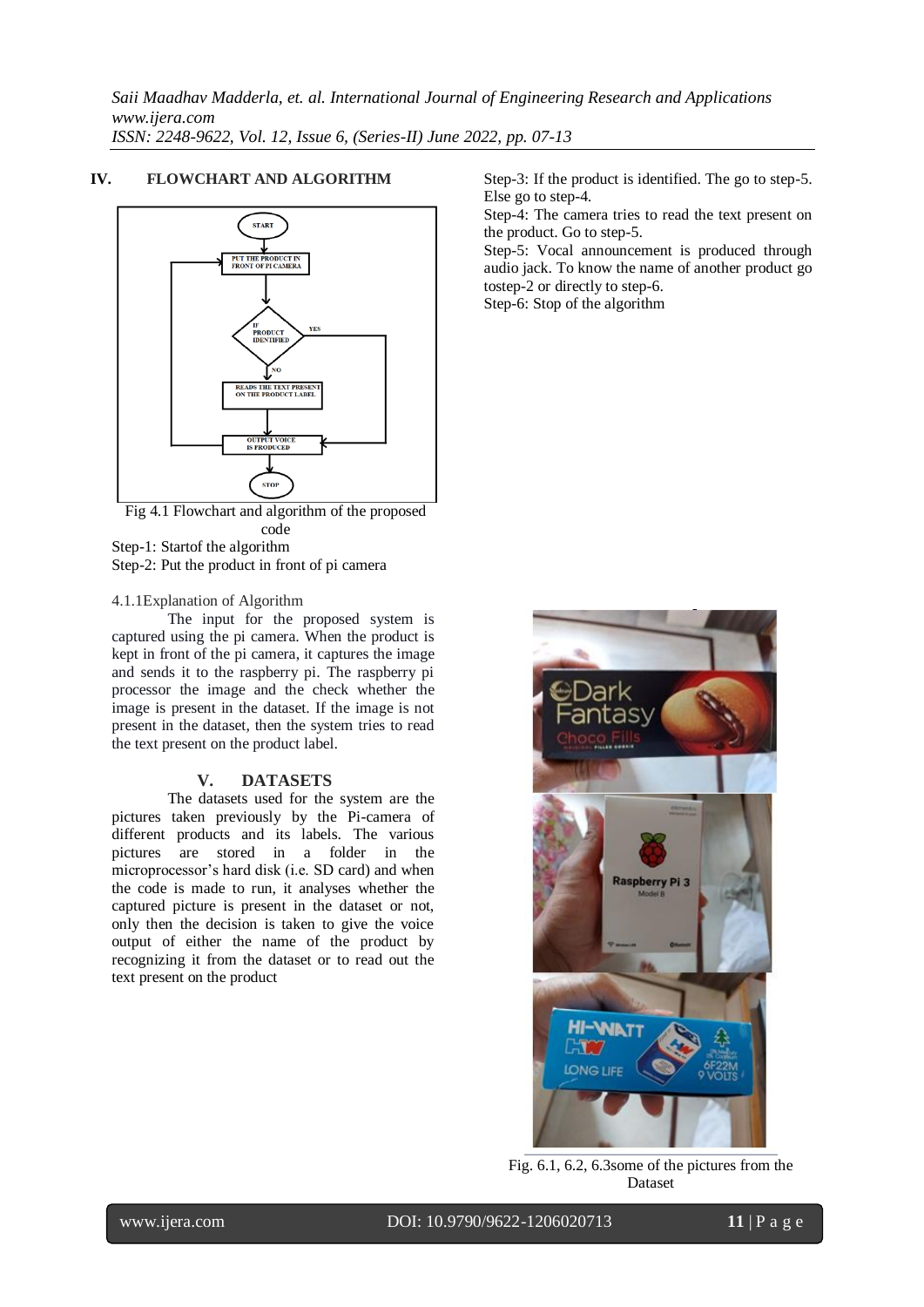**VI. RESULTS AND CONCLUSIO**



**Fig.7.1**Image of the system when it is switched **OFF** 

Fig.7.1 shows Image of the system when it is switched OFF. This prototype model is shown when all the physical components are integrated and connected but not switched ON.



**Fig.7.2**Image of the system when switch is ON

Fig.7.2 shows the Image of the system when switch is ON. The prototype model is shown when all the physical components are integrated and connected when power is ON. The power ON and OFF is indicated by using a LED as shown in above figure. And also when the object is detected by the Picamera the LED light blinks for 1.4 seconds indicating the image is captured.



**Fig.7.3** Imageof the system when it is produces the output

Fig.7.3 shows the Image of the system when it produces the output. The output of this system is in the form of voiceannouncement through audio jack. The blind people can connect the wireless Bluetooth or wired Headsets.

#### **VII. CONCLUSION**

This paper concludes to serve the blind with their disability to read or identify the products; this system will help them in achieving it. By this, the text recognizing is done and the text code converts it into the speech. Hence, Artificial Intelligence and Machine Learning models are used for detecting the different images.

#### **ACKNOWLEDGEMENT**

The authors would like to thank the R&D Lab, Department of Electronics and Communication Engineering, NallaMalla Reddy Engineering College, Hyderabad, for providing cooperation and laboratory facility to carry out our research work.

#### **REFERENCES**

- [1]. Steinmetz, J. D., Bourne, R. R., Briant, P. S., Flaxman, S. R., Taylor, H. R., Jonas, J. B., ... & Morse, A. R. F. (2021). Causes of blindness and vision impairment in 2020 and trends over 30 years, and prevalence of avoidable blindness in relation to VISION 2020: the Right to Sight: an analysis for the Global Burden of Disease Study. The Lancet Global Health, 9(2), e144-e160.
- [2]. Yi, C., Tian, Y., &Arditi, A. (2013). Portable camera-based assistive text and product label reading from hand-held objects